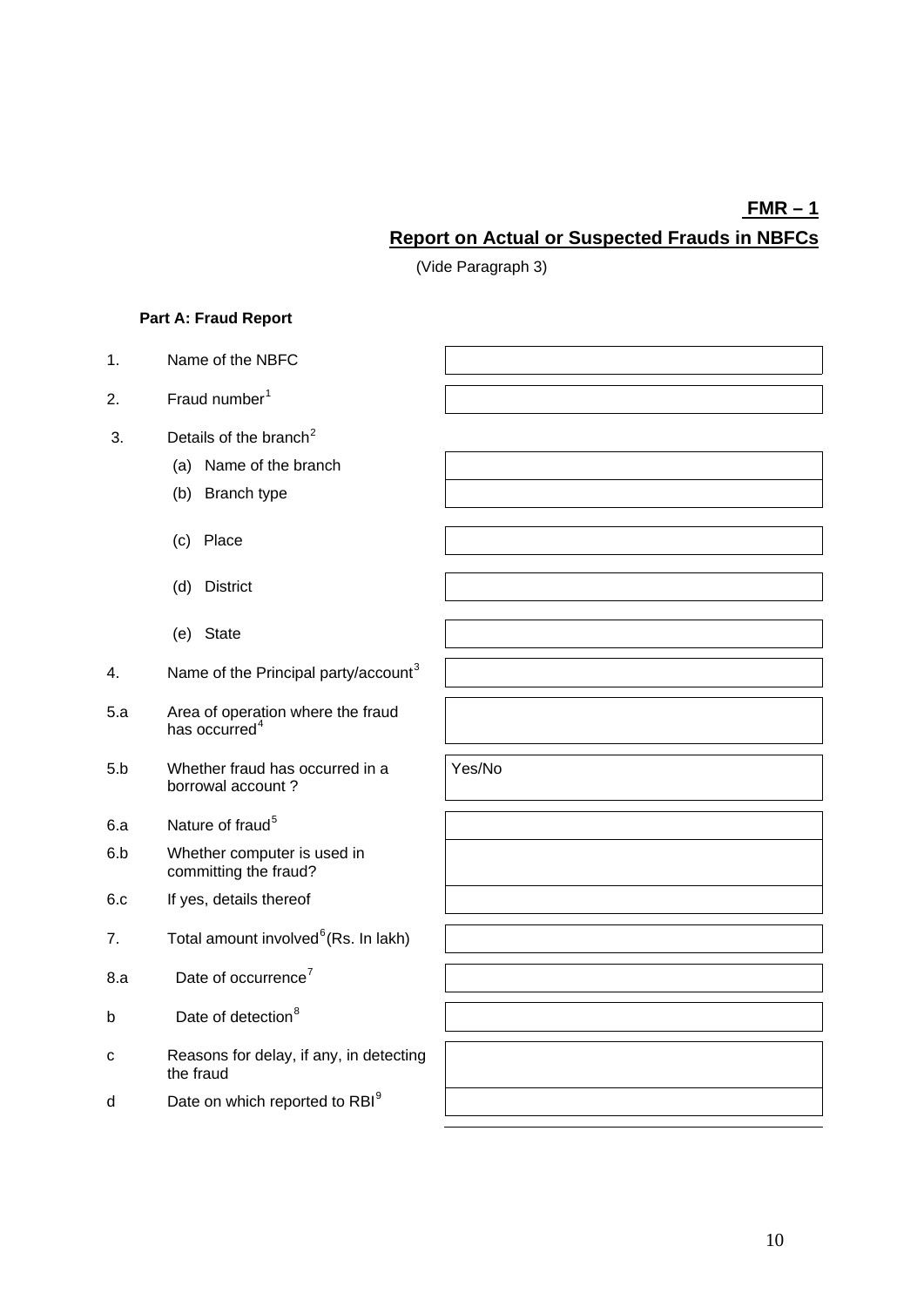| е | Reasons for delay, if any, in reporting |
|---|-----------------------------------------|
|   | the fraud to RBI                        |

- 9.a Brief history
- b modus operandi
- 10. Fraud committed by
- A Staff Yes/No

B Customers **Yes/No** 

- C Outsiders **Yes/No** 
	-
- 11.a Whether the controlling office (Regional/Zonal) could detect the fraud by a scrutiny of control returns, if any
- b Whether there is need to improve the information system?
- 12.a Whether internal inspection/ audit (including concurrent audit) was conducted at the branch(es) during the period between the date of first occurrence of the fraud and its detection?
- b If yes, why the fraud could not have<br>been detected during such been detected during such inspection/audit.
- C What action has been taken for nondetection of the fraud during such inspection/audit
- 13. Action taken/proposed to be taken
- a Complaint with Police

i)Whether any complaint has been lodged with the Police?

ii)If yes, name of the Police Station.

Date of reference

Present position of the case

Date of completion of Police investigation

Yes/No

Yes/No

Yes/No

Yes/No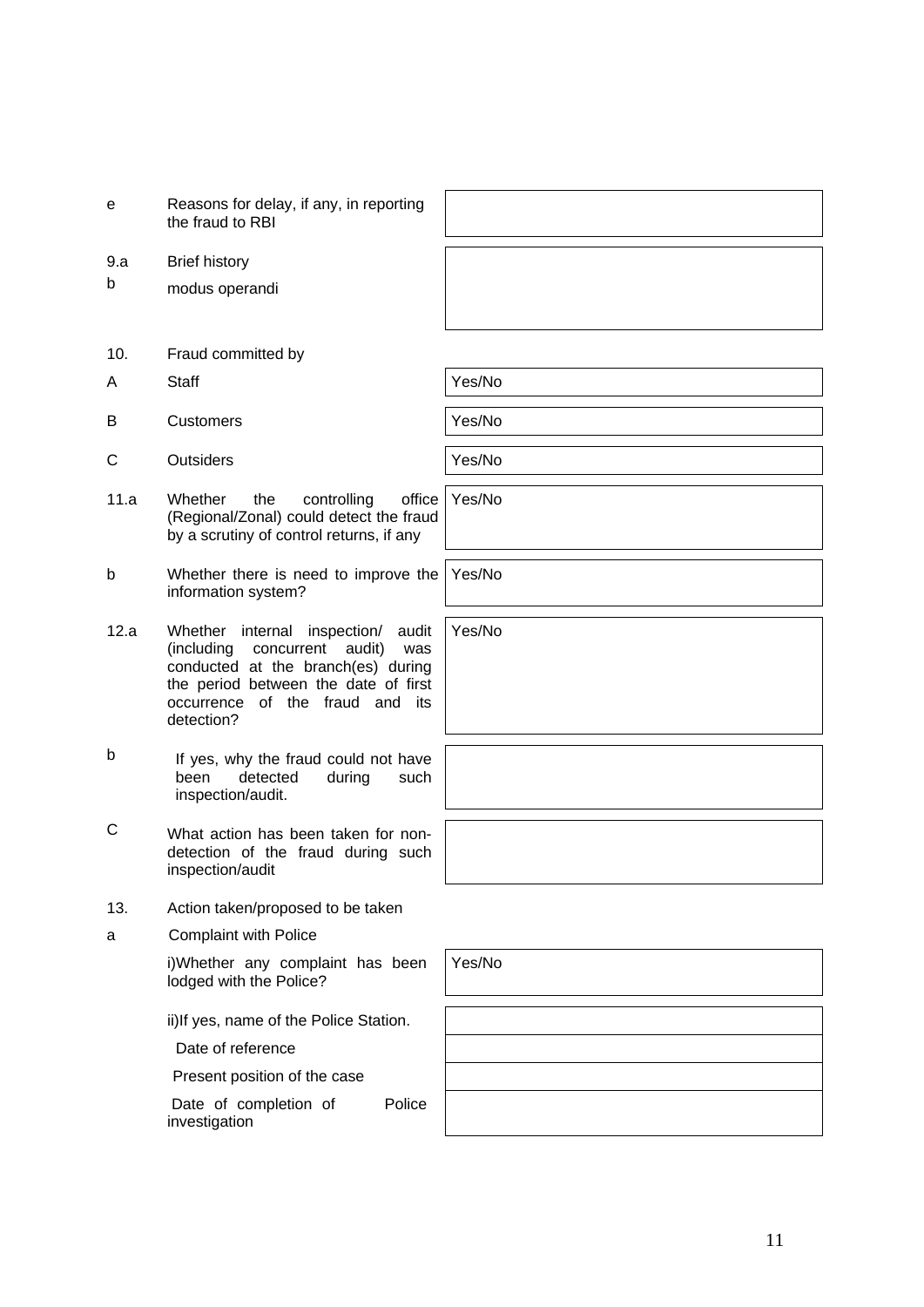Date of submission of investigation report by Police

iii) If not reported to Police, therefore

| , reasons |  |  |
|-----------|--|--|
|           |  |  |
|           |  |  |
|           |  |  |

- b Recovery suit with Court/Others
	- i) Date of filing
	- ii) Present position
- c Insurance claim

i) Whether any claim has been lodged with an insurance company

ii) If not, reasons therefor

#### d Details of staff-side action

i) Whether any internal investigation has been/is proposed to be conducted Yes/No

ii) If yes, date of completion

iii) Whether any departmental enquiry has been/is proposed to be conducted

iv) If yes, give details as per format given below:

v) If not, reasons therefor

No. Name Desgn. Whether Date of Date of Date of Date of Punish**suspen-issue of commen-comple-issue of ment ded/Dt. of charge cement of tion of final suspensi sheet domestic inquiry orders on inquiry awarded Details of prosecution/ conviction/ acquittal, etc.**

| е   | Steps taken/proposed to be taken to<br>avoid such incidents  |  |
|-----|--------------------------------------------------------------|--|
| 14. | Total amount recovered<br>(a)                                |  |
|     | i)<br>Amount<br>recovered<br>from<br>party/parties concerned |  |
|     | ii) From insurance                                           |  |
|     | iii) From other sources                                      |  |

Yes/No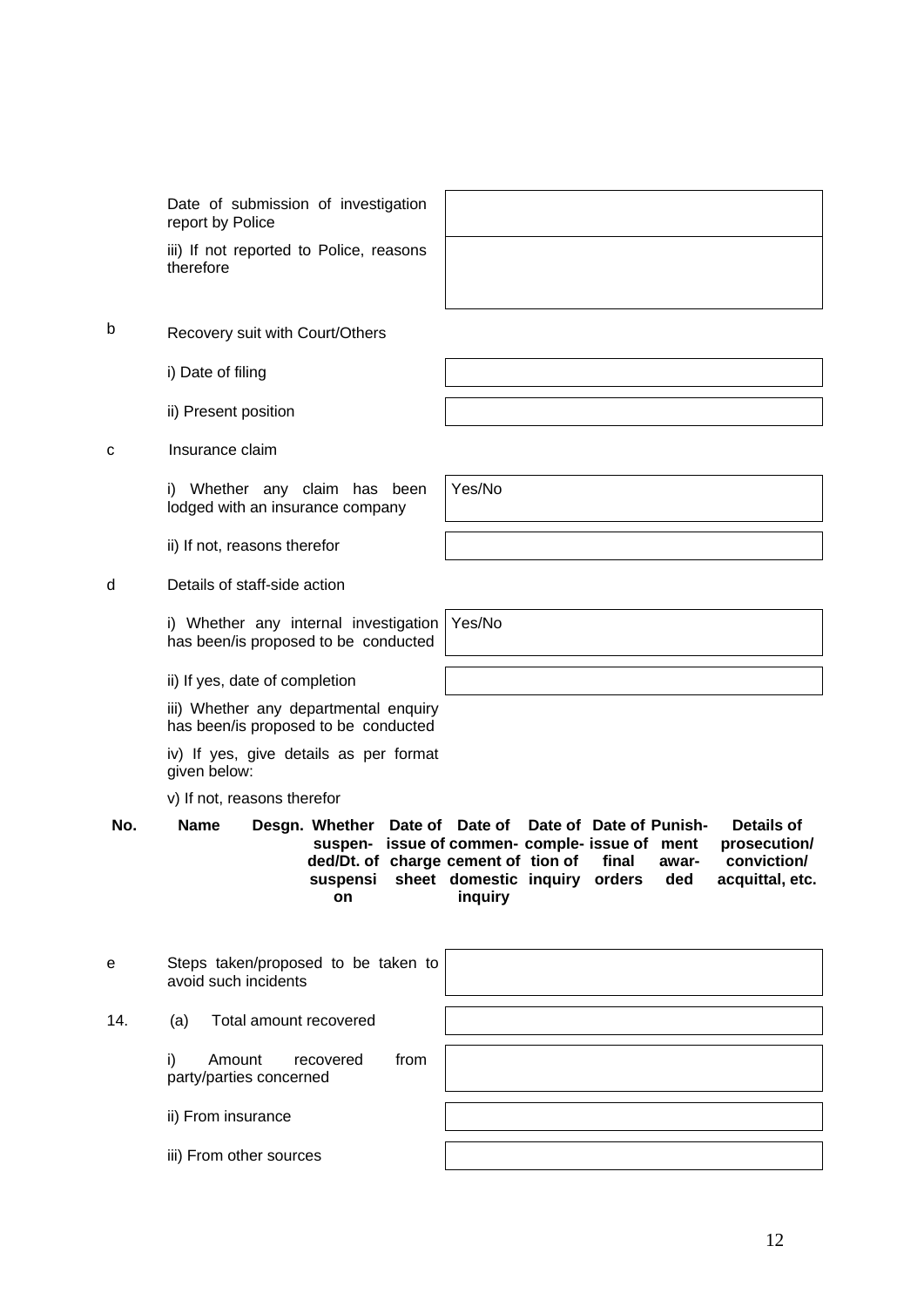- (b) Extent of loss to the NBFC
- (c) Provision held
- (d) Amount written off
- 15. Suggestions for consideration of RBI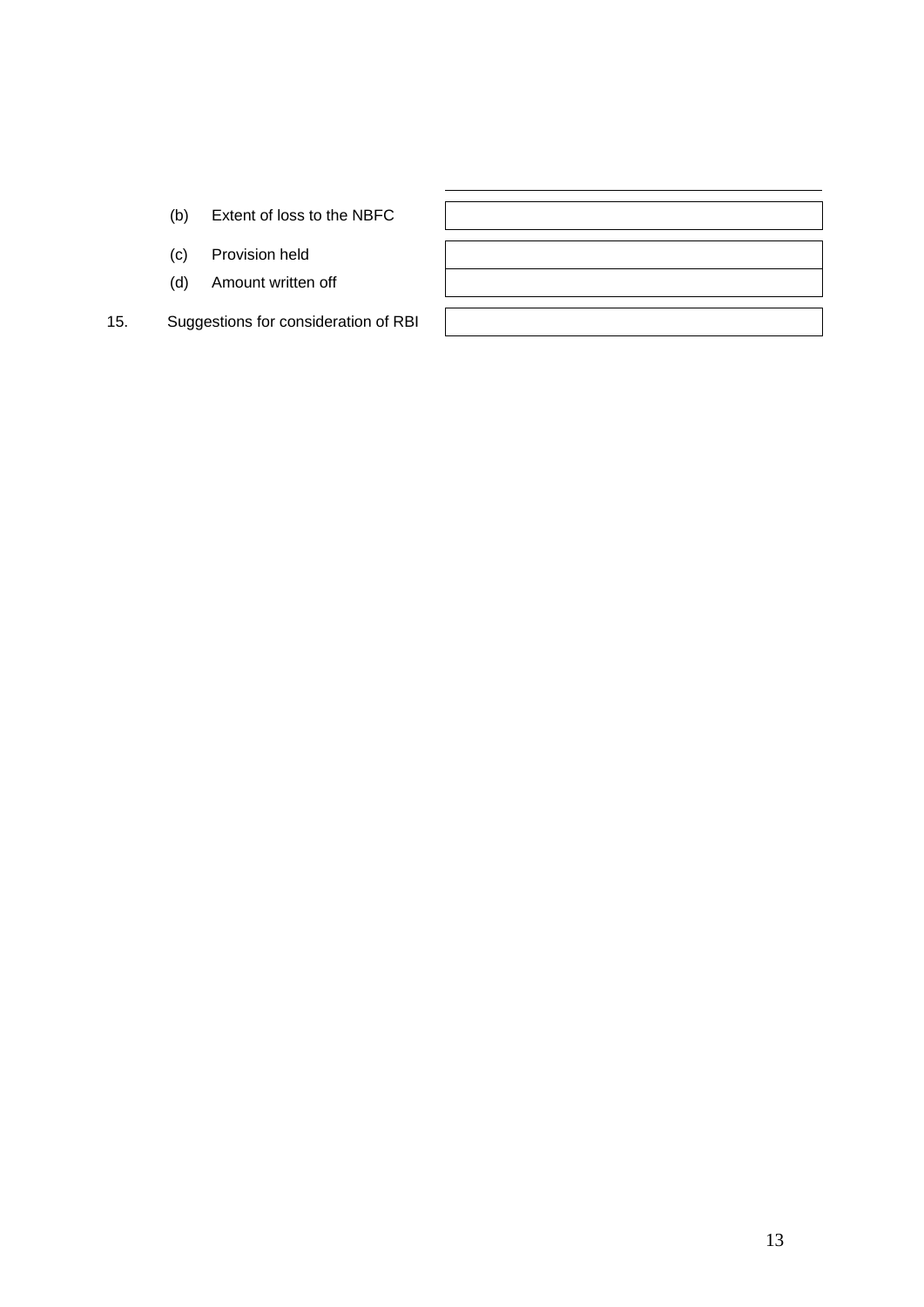## **Part B: Additional Information on Frauds in Borrowal Accounts**

(This part is required to be completed in respect of frauds in all borrowal accounts involving an amount of Rs. 5 lakh and above)

| Sr. No. | Type of<br>party | Name of party/account | <b>Party Address</b> |
|---------|------------------|-----------------------|----------------------|
|         |                  |                       |                      |
|         |                  |                       |                      |

#### **Borrowal accounts details:**

| Party<br>Sr.<br>No. | Name of<br>party/ac<br>count | <b>Borrowal</b><br>account<br>Sr. No. | <b>Nature of</b><br><b>Account</b> | Date of<br><b>Sanction</b> | <b>Sanctioned</b><br>limit | <b>Balance</b><br>outstanding |
|---------------------|------------------------------|---------------------------------------|------------------------------------|----------------------------|----------------------------|-------------------------------|
|                     |                              |                                       |                                    |                            |                            |                               |
|                     |                              |                                       |                                    |                            |                            |                               |

#### **Borrowal account Director/proprietor details:**

| Name of<br>party/account | Sr.No. | Name of<br><b>Director/Proprietor</b> | <b>Address</b> |
|--------------------------|--------|---------------------------------------|----------------|
|                          |        |                                       |                |
|                          |        |                                       |                |

## **Associate Concerns:**

| Name of<br>party/account | Sr. No.<br><b>Associate</b><br><b>Concern</b> | <b>Name of Associate</b><br>Concern | <b>Address</b> |
|--------------------------|-----------------------------------------------|-------------------------------------|----------------|
|                          |                                               |                                     |                |
|                          |                                               |                                     |                |

#### **Associate Concern Director/proprietor details:**

| Name of<br><b>Associate</b><br><b>Concern</b> | Sr. No. | <b>Name of Director</b> | <b>Address</b> |
|-----------------------------------------------|---------|-------------------------|----------------|
|                                               |         |                         |                |
|                                               |         |                         |                |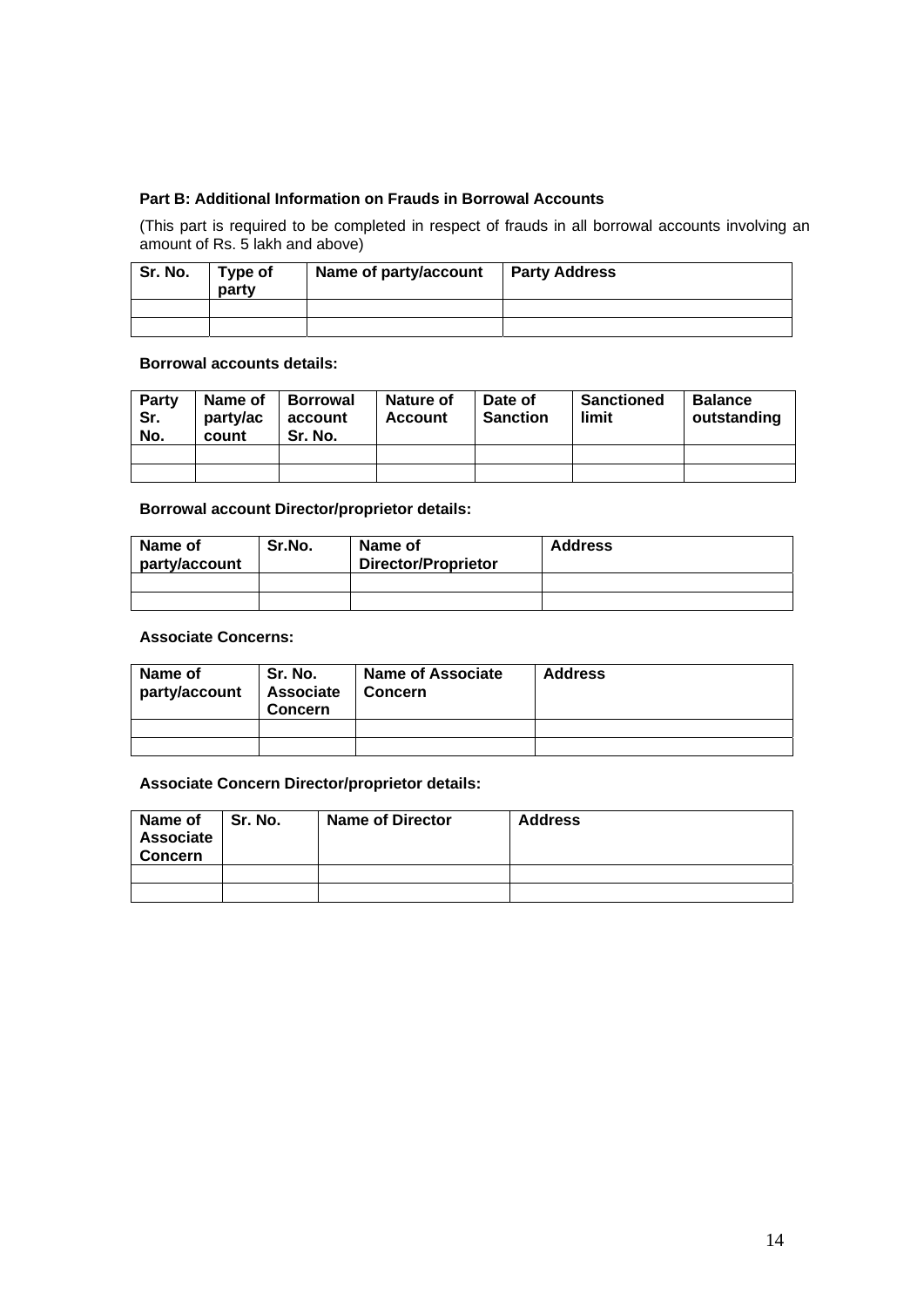## 1 **Instructions for compiling the Fraud Report (FMR 1):**

 $1$  Fraud number: This has been introduced with a view to facilitate computerisation and crossreference. The number will be an alphanumeric field consisting of the following: four alphabets (to indicate name of NBFC), two digits for the year (02, 03, etc.), two digits for the quarter (01 for January – March quarter, etc.) and the final four digits being a distinctive running number for the fraud reported during the quarter.

 $2$  Name of the branch: In case the fraud relates to more than one branch, indicate the name of only one branch where the amount involved has been the highest and/or which is mainly involved in following up the fraud. The names of the other branches may be given in the brief history/modus operandi against item number 9.

 $3$  Name of party: A distinctive name may be given to identify the fraud. In the case of frauds in borrowal accounts, name of the borrowers may be given. In the case of frauds committed by employees, the name(s) of the employee(s) could be used to identify the fraud. Where fraud has taken place, say, inter-branch account, and if it is not immediately possible to identify the involvement of any particular employee in the fraud, the same may be identified merely as "Fraud in inter-branch account".

<sup>4</sup> Area of operation where the fraud has occurred: Indicate the relevant area out of those given in column 1 of statement FMR 2 (Part A) (Cash; Deposits (Term); Non-resident accounts; Advances (Cash Credit/Term Loans/Bills/Others); Foreign exchange transactions; Inter-branch accounts; Cheques/demand drafts, etc.; accounts; Off-balance sheet (Letters of credit/Guarantee/Co-acceptance/Others); Others)

<sup>5</sup> Nature of fraud: Select the number of the relevant category from the following which would best describe the nature of fraud: (1) Misappropriation and criminal breach of trust, (2) Fraudulent encashment through forged instruments/manipulation of books of account or through fictitious accounts and conversion of property, (3) Unauthorised credit facilities extended for reward or for illegal gratification, (4) Negligence and cash shortages, (5) Cheating and forgery, (6) Irregularities in foreign exchange transactions, (7) Others.

 $6$  Total amount involved: Amounts should, at all places, be indicated in Rs. lakh up to two decimal places.

 $<sup>7</sup>$  Date of occurrence: In case it is difficult to indicate the exact date of occurrence of fraud (for</sup> instance, if pilferages have taken place over a period of time, or if the precise date of a borrower's specific action, subsequently deemed to be fraudulent, is not ascertainable), a notional date may be indicated which is the earliest likely date on which the person is likely to have committed the fraud (say, January 1, 2002, for a fraud which may have been committed anytime during the year 2002). The specific details, such as the period over which the fraud has occurred, may be given in the history/modus operandi.

 $8$  Date of detection: If a precise date is not available (as in the case of a fraud detected during the course of an inspection/audit or in the case of a fraud being reported such on the directions of the Reserve Bank), a notional date on which the same may be said to have been recognised as fraud may be indicated.